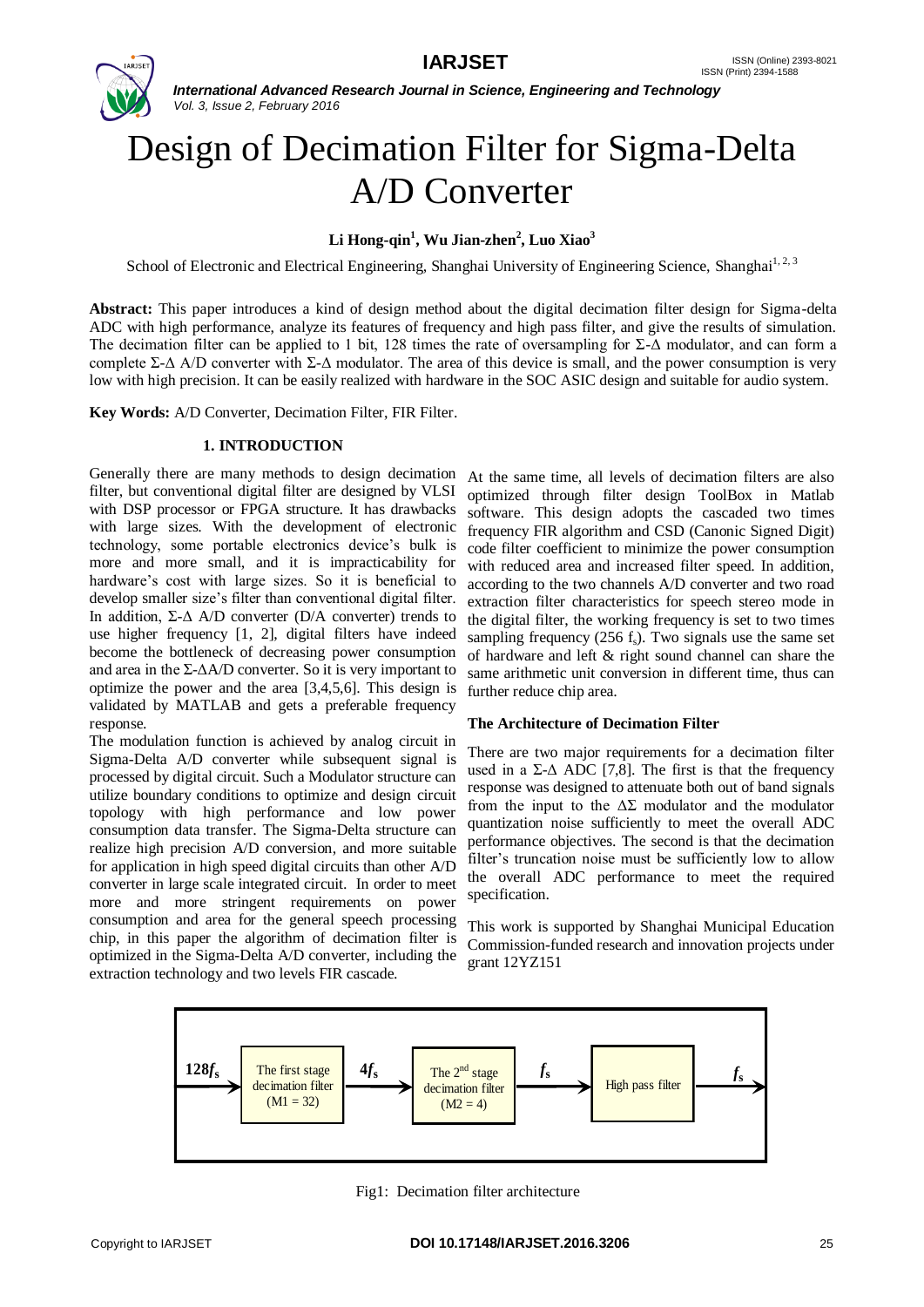

To efficiently perform the decimation and reduce power In this case, the power consumption of comb filters is very consumption, a two-stage decimation filter is used. The high. Using the commutative rule, the second filter is first stage filter decimates by 32 using cascade FIR comb transferred after decimation, and then operates at a much filter, and the second stage filter decimates by 4 using 55th lower sample frequency fs/32. To ensure stability, the order FIR low pass filter. At the same time the second stage minimum word length at the output of the IIR filter is fixed can compensate signal amplitude attenuation caused by the to  $(1 + 4\log_2^{32}) = 21$  bits, where the number of bits at the higher level. CSD technology can reduce filter coefficient input of this decimation filter is 1. The major drawback of on time-multiplier, thus can reduce area. In addition, an this architecture is that IIR filter operates at maximum optional high pass filter is designed to filtering DC offset [9,10,11,12]. The digital decimation filter architecture used increase drastically power consumption and limits the for this design is shown in Fig.1.

#### **1.1 the First-stage Decimation Filter Design**

The first stage filter accepts data at high sample rate, and performs the bulk of the decimation [13, 14]. Therefore, a simple structure is preferred to limit implementation size. Comb filters are an excellent choice for the first stage filter due to their simple implementation and good frequency response characteristics. In this design, a 4-order comb filter is designed to perform the decimation by 32. The transfer function  $H_1(z)$  of this comb filter is

$$
H(z) = \left(\frac{I - z^{-32}}{I - z^{-1}}\right)^4 \tag{1}
$$

General implementation of comb filters use the IIR-FIR structure [15], the comb filter is decomposed into two filters: an IIR filter  $H_{11}(z) = [1/(1-z^{-1})]^4$  and an FIR filter  $H_{12}(z) = [1-z^{-32}]^4$ . se the IIR-3<br>  $\frac{3}{2}$  osed into<br>  $\frac{1-z^{-32}}{1-z^{-1}}$ 

sample frequency fs and with a large word length. This highest operate frequency of the decimation filter [16, 17, 18].

To decrease power consumption of comb filter, a multistage FIR filter is designed to implement comb filter in this design. Equation (1) can be written in the following form:

$$
H(z) = \coprod_{i=0}^{(\log_2 32)-1} (1+z^{-1})^4 \qquad (2)
$$

Applying the commutative rule, we get the FIR2 structure shown in Fig.2 (c). In this structure, the Comb Filter is realized by cascading  $log_2^{32}$  (=5) identical FIR filters (1+z<sup>-</sup>  $1)^4$ , each decimating by 2. This structure has the advantage of no any stability problems and the word-length of each stage i limited to  $(1+4*)$  bits and it is easy to implement decimation filters with programmable decimation ratio. Magnitude frequency response of 4th-order cascade FIR comb filter is in the Fig.3, which obtained by MATLAB tools.



Fig.2: (a) Direct implementation (b) IIR-FIR implementation (c) Cascade FIR decimation by 2



Fig.3: Magnitude frequency response of4th-order cascade FIR comb filter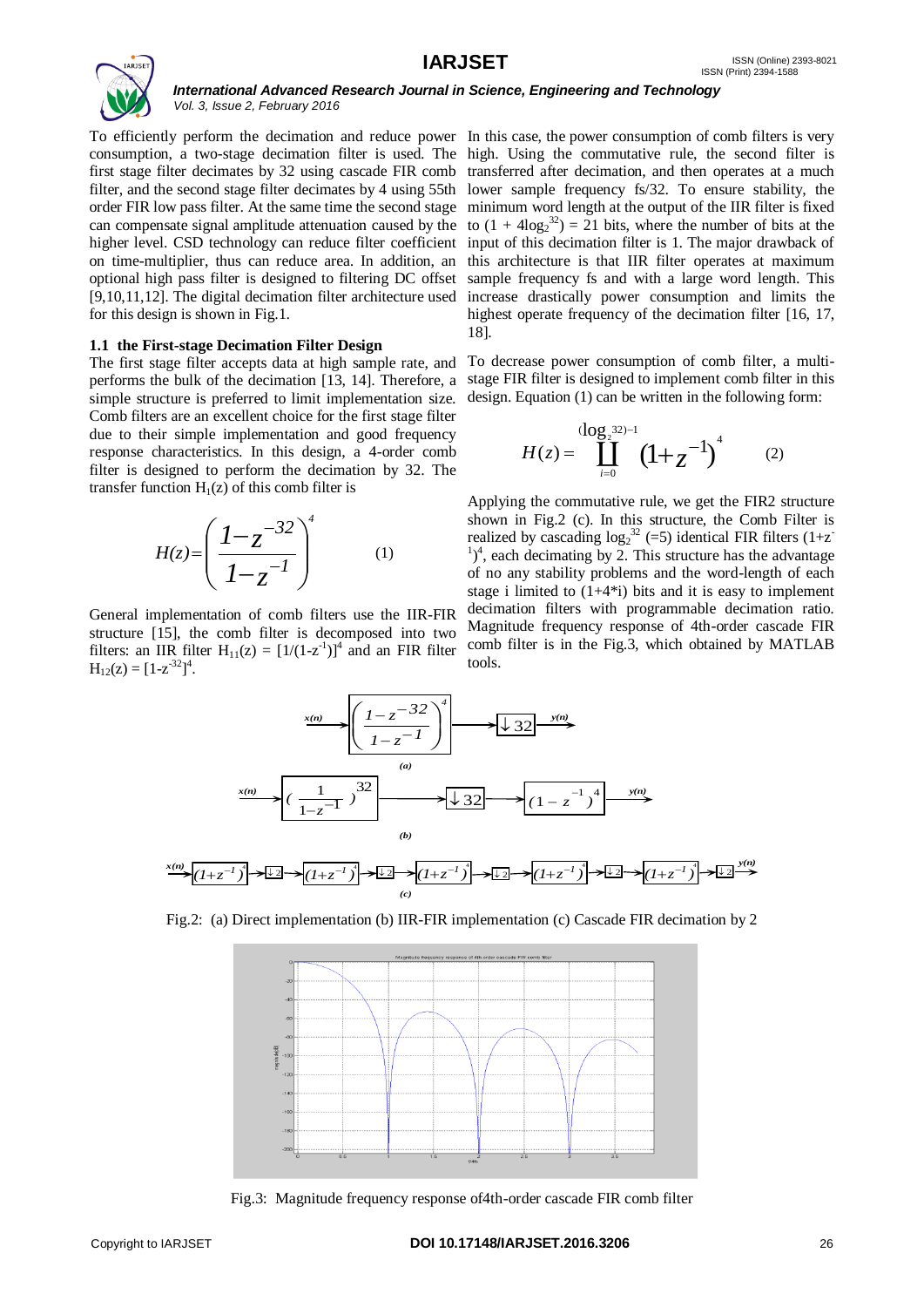

significant amount of in-band droop, which must be be written in the following form: compensated for in the final stages of decimation.

#### **1.2 the Second-stage Decimation Filter Design**

The second-stage decimation filter performs the final decimation by 4 and compensates for the pass band droop of the first-stage decimation filter. A 56-tap FIR low pass filter is implemented as a poly-phase filter. This filter is presented by the difference equation:

$$
y(n) = \sum_{k=0}^{55} h(k)x(n-k)
$$
 (3)

Where  $h(k)$ ,  $k = 0, 1, 2, \ldots 55$  are the filter coefficients,  $x(n)$  is the input excitation, and  $y(n)$  is the output response. The filter coefficients  $h(k)$  of the FIR low pass filter in this design decide the performance of the filters. According to

Note that the cascade of FIR comb filter results in a symmetry of FIR filter,  $h(k) = h(55-k)$ , equation (3) could

$$
y(n) = \sum_{k=0}^{27} h(k)[x(n-k) + x(n-55+k)] \quad (4)
$$

The coefficients  $h(k)$  is the design's keystone in which  $k$ from 0 to 27.

According to this design idea, we computed optimal coefficients h(k) and program to realize it by MATLAB tools. Fig.4 shows the magnitude frequency response of the 55th-order FIR low pass filter obtained by simulation. It has a -45dB attenuation for out of band signal and implements compensation for in-band droop in the firststage decimation filter. Fig.5 shows the total magnitude frequency response and pass-band ripple of the cascade FIR filters.



Fig.4: Magnitude frequency response of the 55th-order FIR low pass filter



Fig.5: The total magnitude frequency response and pass-band ripple of the cascade FIR filters

#### **1.3 the Digital High Pass Filter Design**

Some DC offset can be produced by the modulator of  $\Sigma$ - $\Delta$ A/D Converter. DC offset will effect DSP compressed coding operation output by A/D converter, The digital high pass filter's design aim to eliminate DC offset.

The transfer function of the HPF is

$$
H(z) = \frac{1 - z^{-l}}{1 - (1 - \frac{l}{256})z^{-l}}
$$
 (5)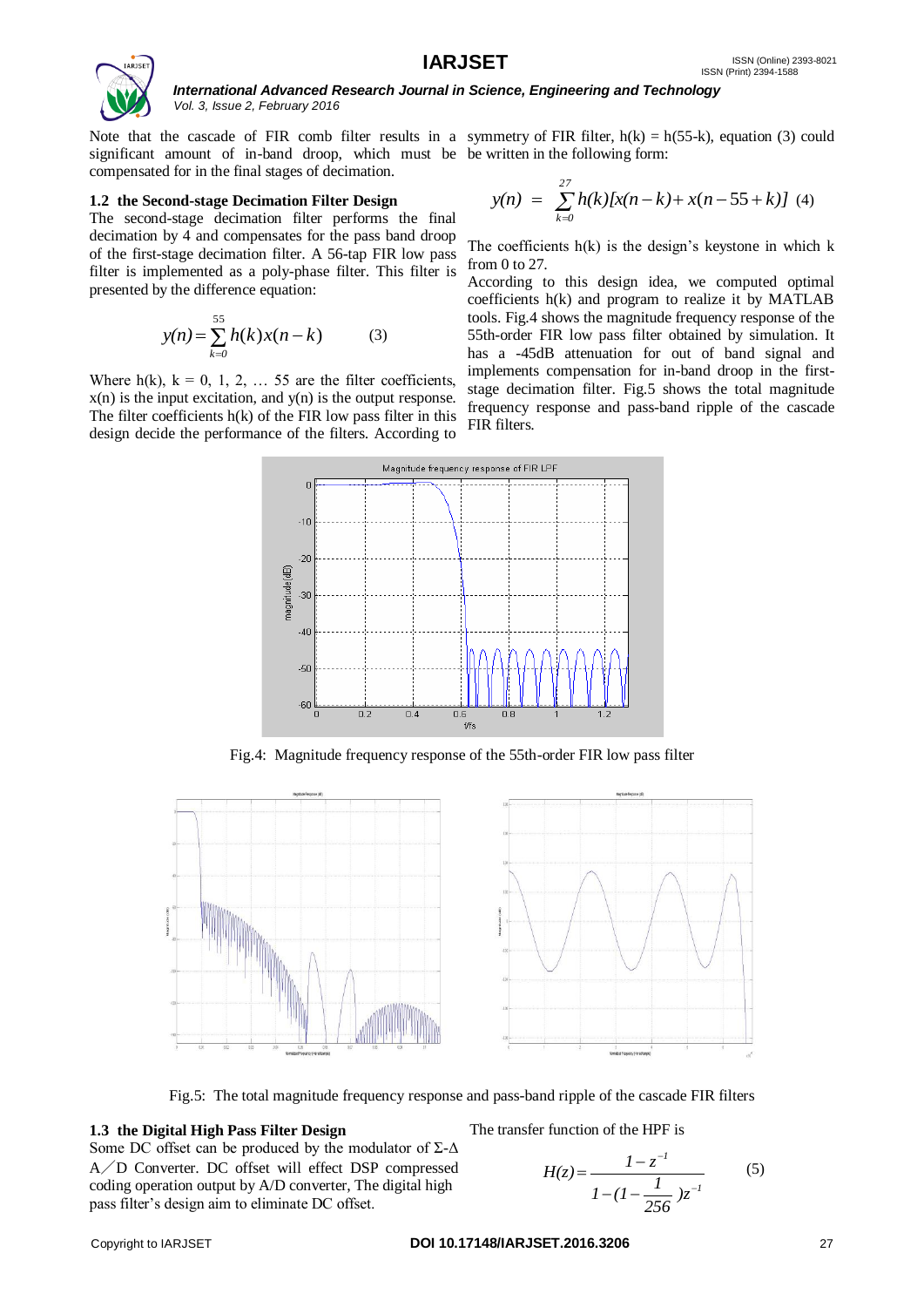

The cut-off frequency of the HPF is  $25\text{Hz}$  at fs =48 kHz and also scales with sampling rates  $(f_s)$ .

## **2. THE RESULT OF SIMULATION IN VERILOG HDL**

The hardware program is achieved in Verilog HDL; the tool of simulation is NC Verilog. Table 1 describes the signals of the design. The simulation waveform is listed in Fig.6 and Fig.7.

#### **3. CONCLUSION**

In this design, a complete digital decimation filter design on  $Σ$ -Δ A/D converter is presented. This decimation filter gets a good frequency response which verified by software simulation and hardware test. The area of the device is 600um\*590um in 0.13um SMIC technology.

| Signal   | meaning                                              |
|----------|------------------------------------------------------|
| rst n    | Reset signal os the system                           |
| clk      | The main clock of decimation filter                  |
| stereo   | Enable signal for stereo                             |
| adcin 1  | 1-bit stream output by left channel of<br>modulator  |
| adcin r  | 1-bit stream output by right channel of<br>modulator |
| adc lr   | Left of right channel judgment signal                |
| adc dout | Ouput signal of decimation filter                    |
| adc lr   | Left channel output, high enable                     |
| adc lr   | Right channel output, low enable                     |

**Table 1: the Signal of Simulation**



Fig.6: The simulation waveform of single channel



Fig.7: The stereo simulation waveform

#### **REFERENCES**

- [1] Raghavendra Reddy Anantha, A programmable CMOS decimator for Σ-Δ ADC and charge pump circuits, Louisiana State University, May 2005.
- [2] Peng chungan, Yu Dunshan. Efficient VLSI Design and Implementation of Decimation Filter for 2nd ∑Δ A/D Converter. Journal of Peking University,2007(3)
- [3] H. Aboushady, Y. Dumonteix, M. M. Louerat, H. Mehrez. Efficient polyphase decomposition of comb decimation filters in ∑⊿analogto-digital converters.IEEE Trans. Circuits Syst. II, Vol. 48, No. 10. (Oct 2001)
- [4] M. Brambilla and V. Liberali, Efficient implementation of multiplier-free decimation filters for ∑⊿A/D conversion, in Proc. Int. Conf. on Electronics, Circuits and Systems (ICECS), pp. 2.145- 2.148, Lisbon, Portugal, Sept. 1998.